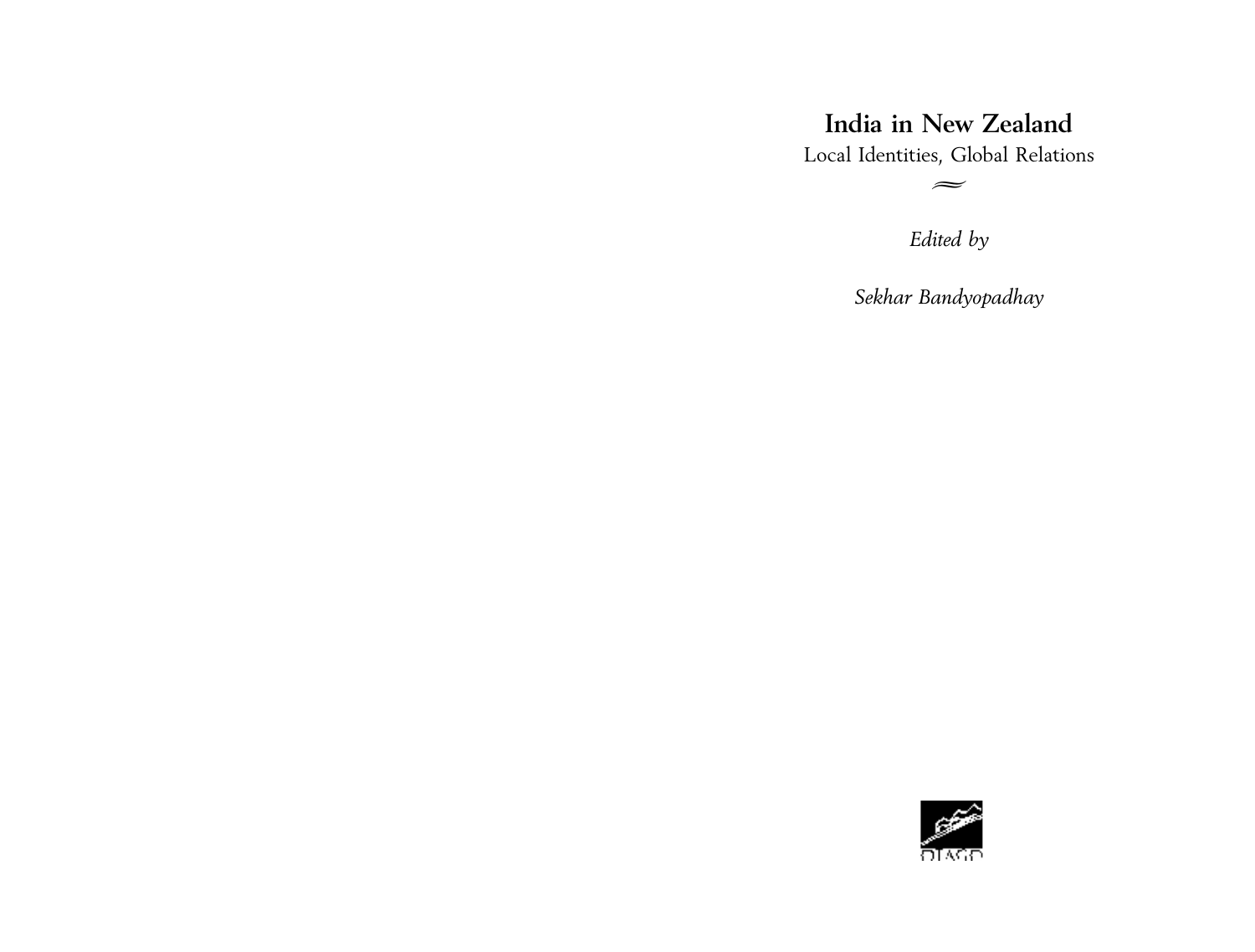# **Contents**  $\leftarrow$

Published by Otago University Press Level 1 / 398 Cumberland Street PO Box 56, Dunedin, New Zealand Email: university.press@otago.ac.nz Fax: 64 3 479 8835 www.otago.ac.nz/press

> First published 2010 ISBN 978 1 877372 85 8

Volume & Introduction copyright © Sekhar Bandyopadhay 2010 Individual chapters copyright © individual authors as listed in the contents list 2010

> Publisher: Wendy Harrex Design: Ralph Lawrence Editor: Georgina McWhirter Copy-editor: Nicky Chapman Maps: Allan Kynaston

Typeset by Book Design Ltd, Christchurch

**Introduction,** *Sekhar Bandyopadhyay 1*

### **I Migration and Settlement**

- 1 India in New Zealand: The Fault Lines of Colonial Culture, *Tony Ballantyne 23*
- 2 A Long Diaspora: Indian Settlement in Aotearoa/New Zealand, *Jacqueline Leckie 63*
- 3 Indian Presence in Aotearoa/New Zealand: A Demographic Profile, *Arvind Zodgekar 93*

# **II Local Identities**

- 4 What does it mean to be Indian in New Zealand? A View from Christchurch *Martin Fuchs, Antje Linkenbach, Aditya Malik 114*
- 5 Growing up Indian in New Zealand: Problems of Cultural Identity, *Gwyn Williams 155*
- 6 Choosing Indian and Kiwi Identities: The Ethnic Options of New Zealand-born Gujaratis, *Amanda Gilbertson 177*
- 7 New Mothers in a New Land: Indian Migrant Mothers Talk, *Ruth DeSouza 207*
- 8 Lighting Up Aotearoa: Presenting Diwali to Multicultural New Zealand, *Henry Johnson 218*

### **III Global Relations**

- 9 In the Shadow of the Empire: India–New Zealand Relations since 1947, *Sekhar Bandyopadhyay 241*
- 10 New Zealand and Globalising India: The Challenge of Developing Economic Engagement, *Tim Beal 273*
- 11 A Stormy Affair: An Analysis of Indian film Production in New Zealand (1993–2003), *Rebecca C.M. Kunin 303*

Bibliography *332* Contributors *365*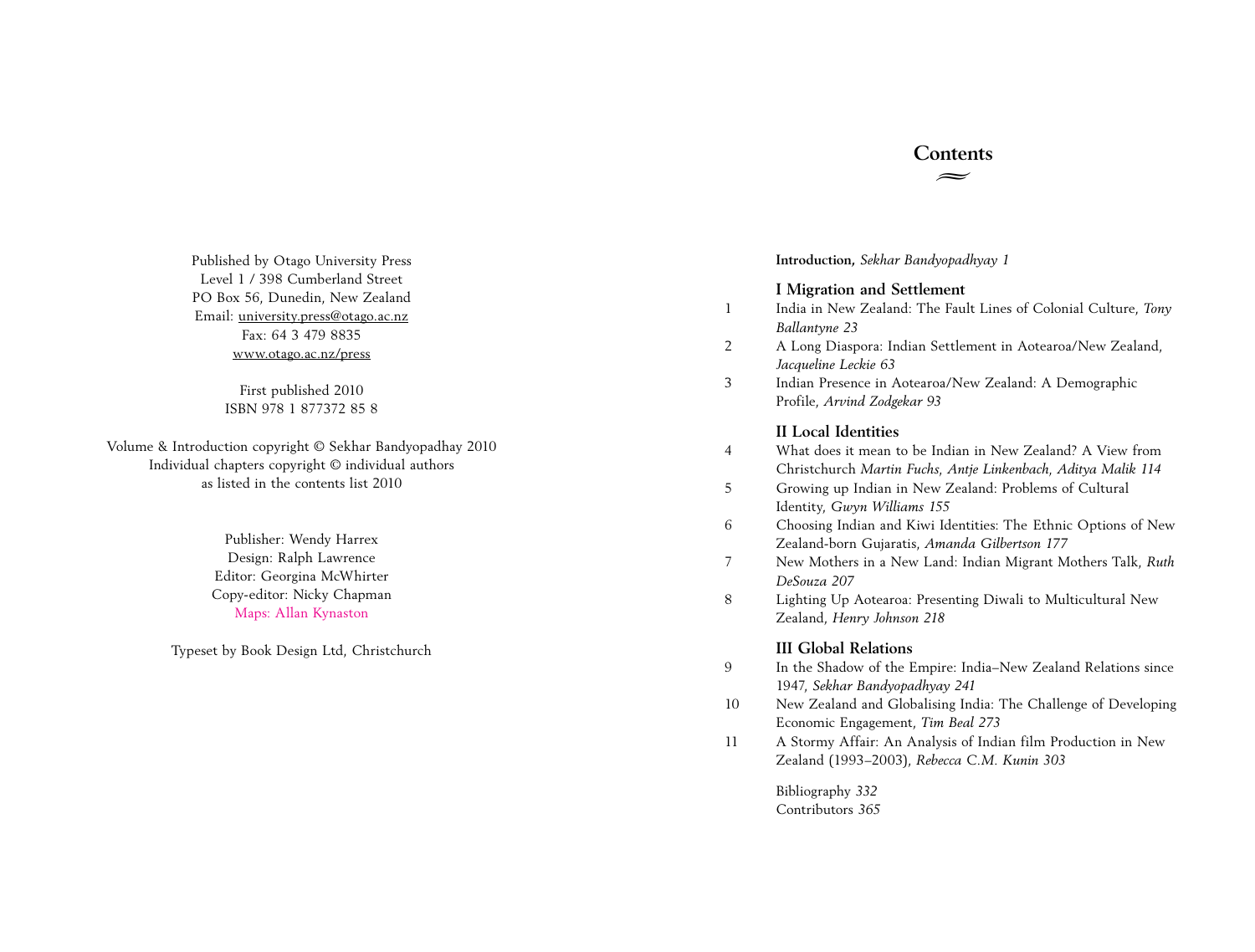# **New Mothers in a New Land:** Indian Migrant Mothers Talk *Ruth DeSouza*

7  $\leftarrow$ 

#### **Introduction**

Ethnic identity and acculturation become important issues in the transition to parenthood. The birth of a child presents parents with the opportunity to consider what values are important to them and whether they will look to the future or the past (or both) to determine what will sustain them in their role as parents and nurture their newborn to adulthood. This sifting process involves parents interpreting and accepting or rejecting the values, beliefs, and practices from both their heritage culture and their current community.1

Migrant Indian mothers play a pivotal role in such negotiations. This chapter presents research findings from a study on the maternity experiences of Indian migrant women living in Auckland, New Zealand in late 20062. It begins with a brief discussion of the literature around the process of acculturation and its influence on Indian health and maternal health in particular. It then looks at the inherited beliefs and practices that shape the maternity experiences of Indian mothers, especially the centrality of motherhood to identity, and the idealisation and rewards of self-denial and good behaviour. Finally, the chapter discusses the study's findings. These exemplify how motherhood is idealised and viewed as a socially powerful role among immigrant Indian mothers, and that these mothers have also taken on the messages of New Zealand models of motherhood (and parenting in general) where self-monitoring is required in order to be 'a good mother'.

#### **The Impact of Acculturation on Indian health in New Zealand**

Acculturation has been defined as 'a process by which an individual's behaviour and a group's cultural knowledge, identity and behaviour styles change in the direction of those of the dominant group'.3 This has many consequences, including the loss or transformation of behaviours from the heritage culture and the assimilatory effect exerted on the non-dominant group. Evidence is growing that acculturation is strongly affecting Indians and South Asians in New Zealand through behaviours such as reduced physical activity and dietary changes. When combined with high levels of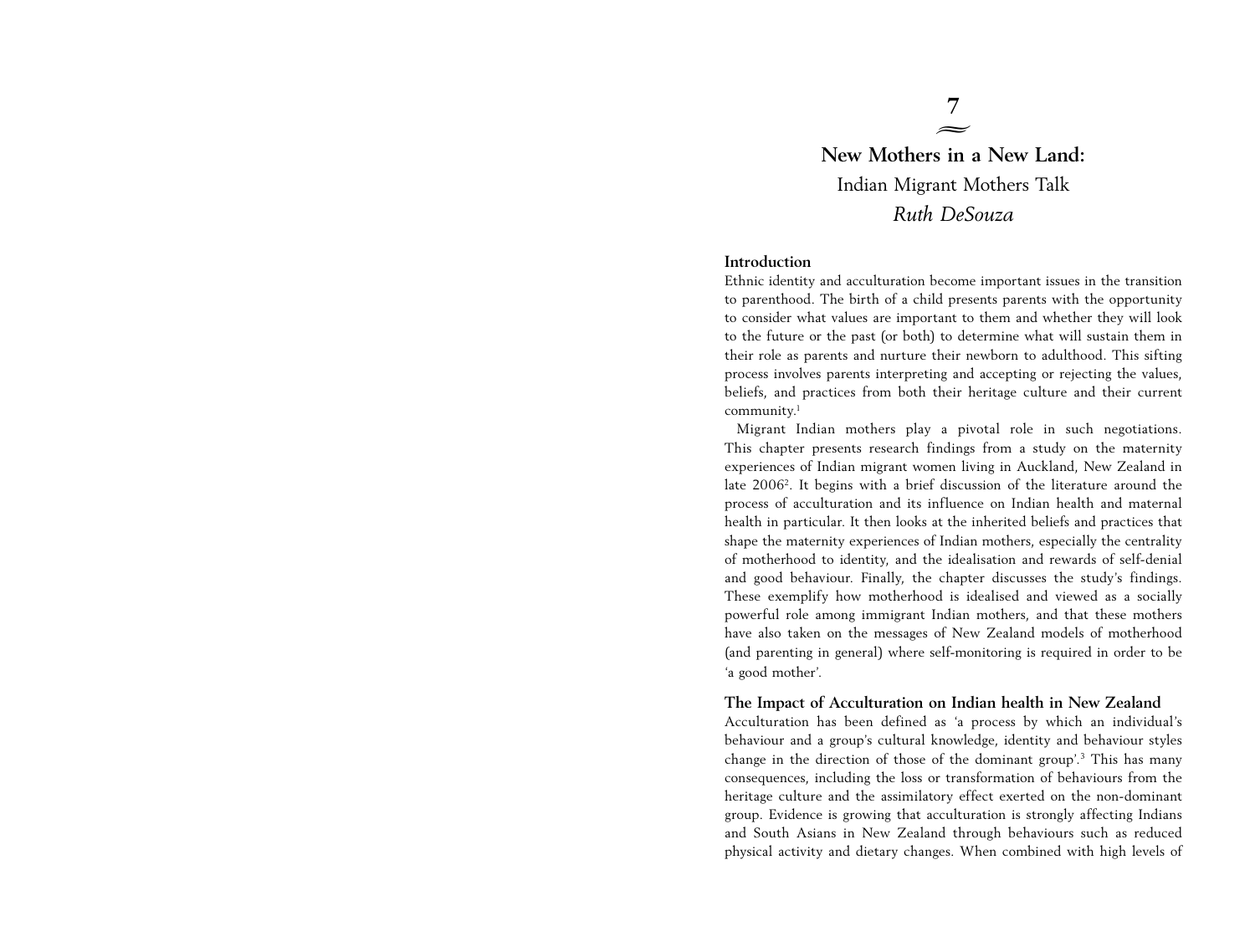body fat and centralised fat distribution, this exposes them to higher rates of obesity, diabetes and cardiovascular disease than the total population.4

### **Acculturation and Maternal Health**

There is a growing body of research and writing about the experiences of Indian women in New Zealand which includes history, occupation and employment.5 However, little is known about the adjustment to parenthood in a new country for Indian women migrants and the effects of acculturation on their ethnic identity. Previous work with the Goan community in New Zealand found that women lost their rituals and social support in the process of migration and sought alternative authority figures and sources of knowledge in their absence; and that the new sources of knowledge and support exerted a powerful impact on the Goan women leading to the uptake of new ways of doing things.<sup>6</sup>

A recent study comparing British/Irish white mothers and mothers from ethnic minority groups in the United Kingdom found that the latter were less likely to smoke or consume alcohol during pregnancy but more likely to both initiate breastfeeding and to continue to breastfeed for at least four months. However, first and second generation mothers from ethnic groups were more likely to smoke during pregnancy and less likely to initiate breastfeeding and breastfeed for at least four months. This was also found to be the case for immigrants. Among the immigrant mothers, for every additional five years spent in the United Kingdom, the likelihood of smoking during pregnancy increased by 31 per cent and the likelihood of breastfeeding for at least four months decreased by 5 per cent, demonstrating that after immigration maternal health behaviours worsen with length of residency.7 These findings are mirrored in New Zealand research with Pacific Island mothers, who were more likely to smoke during pregnancy and less likely to breastfeed exclusively the longer they were resident in New Zealand.8

## **Indian Families, Motherhood and Identity**

Examining how femininity is constructed in Indian (Hindu) culture helps to contextualise this study on Indian mothers in New Zealand. Not all participants in the research were Hindu but such beliefs have permeated Indian values among the country's myriad faiths.

Shaped by patriarchy and mythology, Indian women maintain ties with India, Fiji and other countries of the diaspora and reconstruct and rework identity scripts through their everyday practices.9 Such practices and scripts also relate to family formation and the roles that are the centre of social organisation for Indians, providing the basis of identity and facilitating continuity of culture and religion, as is shown by Choudry's study of elderly Indian women in Canada.10 Choudhry proposes that Indian families

value respect for tradition, family solidarity and mutual dependence, and prioritise family needs above those of the individual. This chapter argues that these scripts and practices pave the way for Indian women to integrate similar scripts from the new culture in the process of acculturation.

Despite generational, socioeconomic, and educational variations, Indian women are socialised into powerfully prescribed roles that encompass being a dutiful wife, an obedient daughter-in-law, and a loving mother.<sup>11</sup> Women are defined in relation to their sexual roles as men's sexual partners and in their capacity to produce children. Central to this role is the notion that marriage is indissoluble, eternal, and much more than a contract or an institution.12 In marriage, women are obliged to produce children as soon as possible, preferably male heirs to carry on the family name and ensure that property stays in the family. Such values and beliefs endure despite migration, as seen in a Canadian study which found that Indian women with healthy daughters felt obliged to continue to attempt to produce a male child.13 Failure to produce a male heir has been found to be a determinant of postnatal depression in India.14

Hindu goddesses provide a template for Indian motherhood; worshipped by men and women, they are viewed as the embodiment of power.<sup>15</sup> Typically, women's roles as nurturing parent and mother are revered and respected, as in Indian epics where women are portayed as tradition-bound, dutiful, self-sacrificing, self-denying, and yet powerful.<sup>16</sup> The traditional expectations of Indian women incorporate the principle of *sewa* (selfless service) encompassing dutifulness and obedience within respectful and amicable relationships as well as hospitality and generosity.17

Such constructions of femininity in Indian culture are located in patriarchal family structures where submission, docility, dependence and inferiority are emphasised and deviating from such prescribed norms can provide justification for or result in different forms of abuse. This is reinforced by the pan-Indian epic character of 'Sita' or 'Sati-Savitri' which idealises the quiet suffering of women.<sup>18</sup> The suffering endurance embodied by Sita cannot be destroyed or weakened whatever the behaviour of her husband, so she presents a picture of enduring chastity, purity, tenderness and faithfulness.19 An investment of time and service in her husband and children at her own expense is justified on the basis that ultimately she will gain power within the family through her role as *pativrata*, the devoted wife.20

In diasporic situations Indian mothers are often at the forefront of the cultural negotiations or acculturation<sup>21</sup> and are tasked with holding and maintaining tradition and culture in immigrant communities. Above all maintaining family honour or *izzat* is prized and keenly sought. *Izzat* encompass such qualities as prestige and status, attained through wealth, piety, success and women of the family behaving well. Thus honour is a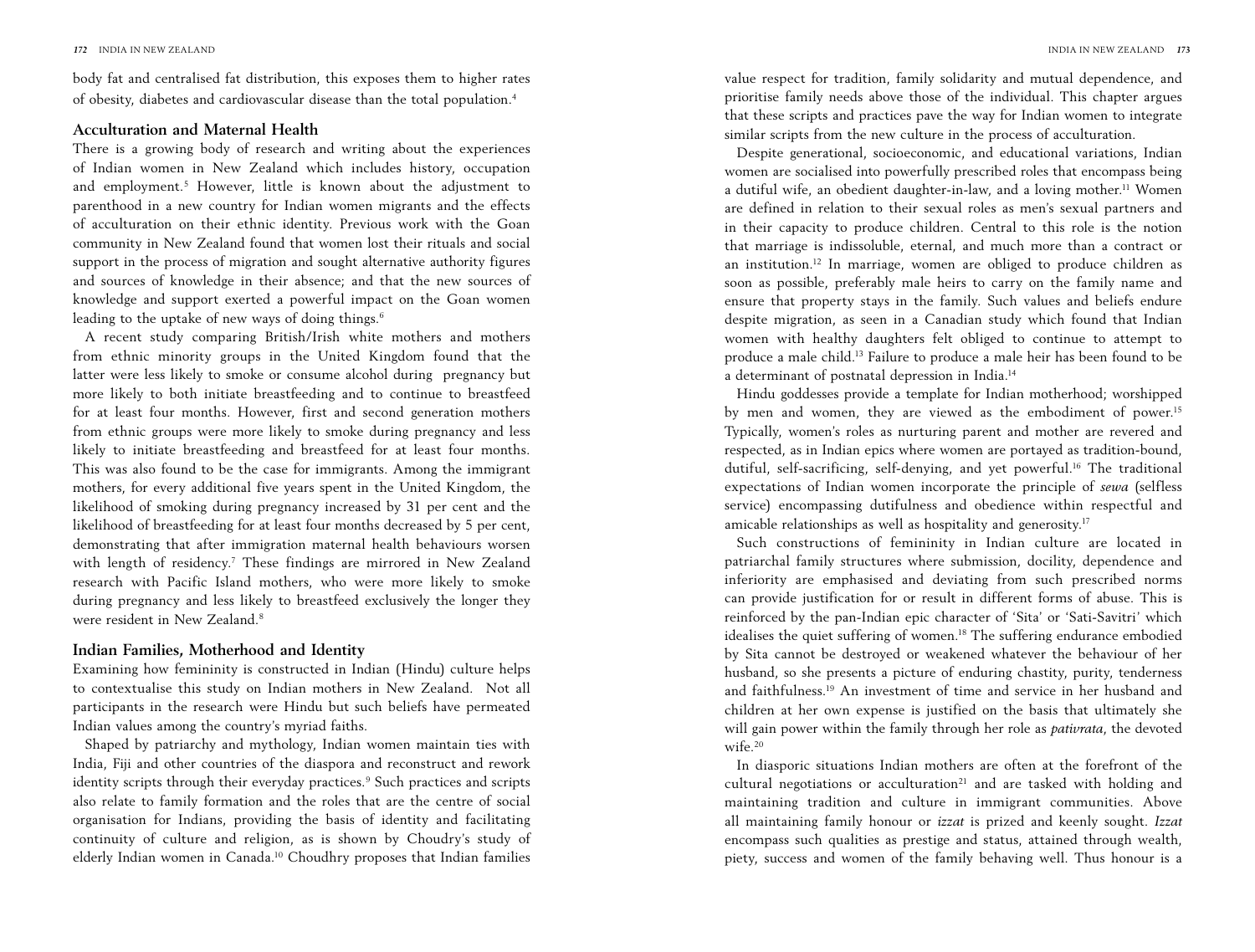collectivist view that includes family and community – gender roles are demarcated to facilitate the 'attainment of societal respect, honour, and status'.22

A Canadian study among Indian women found that participants spoke about their obligations to maintain family harmony to ensure smooth functioning and happiness in the family unit and to preserve family *izzat* in the community. To avoid family conflict, the women complied with the wishes of family members, put their own needs second to those of their family, and sometimes did not disclose concerns about the way they were treated by other family members.<sup>23</sup> However, this New Zealand study shows that such cultural constructions of womanhood and motherhood can also provide a platform for internalising new scripts and discourses derived from the host culture or Western notions of motherhood, where self-surveillance is required in order to be a good mother.

#### **Findings**

This study showed that the Indian women interviewed arrived in New Zealand with well established beliefs about the role of motherhood; and that these had been then supplemented with new roles and activities to reinforce new beliefs about parenthood. The first section following explores the ways in which the Indian participants construct motherhood and in particular how it is idealised and naturalised. The second section discusses how the participants took up new roles as vigilant mothers in line with dominant views of the role of mothers in contemporary Western society.

The Indian participants constructed motherhood in ways both idealised and naturalised. Participants described motherhood as a status change that rendered them lucky, special and sacred. Motherhood was acknowledged as both amazing and difficult but was framed as an overwhelmingly positive experience, and negative or mixed feelings were minimised, similar to other research on mothering.24

*I'm a first time mother, the best part of becoming a mother is that to have a part of your body coming out and seeing those little eyes every time you take that baby in your hands and seeing those little eyes to your face and says 'Hey Mum, I'm all dependant upon you, just raise me, and you're my god and you're my everything'.*

*I'm also a first time mother and it's a good experience!* 

*I was trying to cope and now it's fine, but otherwise it's very, very good.*

*Yeah I'm a second time mother and it's a great feeling, indescribable and before he was born I was very sick and I also had morning sickness but after delivery, it's a great feeling to spend it with them.*

The participants' comments emphasise tenderness, warmth, affection and sentimentalised and normalising discourses surrounding motherhood.25 The mother's job is to facilitate growth and be responsible for children.

*I'm a first time mother and it's an amazing experience being a mother, it's good to see how they grow up every different stage of their lives.*

*Yes, I'm also a first time mother and Dill my baby is seven months old and he's my baby and he's part of me so it's really wonderful to be a mother.*

For many Western women, motherhood results in many losses, particularly the loss of status.26 However, more commonly for Indian women, the transition to motherhood leads to gains by virtue of marriage. The mother is able to move from the parental home, achieving a new status in the family, and relative independence.<sup>27</sup> Since many of the participants had moved to New Zealand to marry, motherhood facilitated their expansion into a larger community, reflecting maturation, responsibility and the fulfilment of a duty. Conversely, participants identified the disquieting ramifications and social sanctions of not being a mother:

*…it's like, without being a mother you're incomplete that is what…*

*Yeah it's really true, like in Indian culture if you don't have a kid then we get a lot of abuse. About sixty years ago they don't allow us to go to any new ceremonies or openings or anything. They don't allow people who don't have kids, they think that if the shadow comes out of a lady who's not a mother, then they will also have some problems, so this is very bad, I think it's very bad in India and because it is still going on.*

As discussed previously in this chapter, the identity of Indian women is relationally derived from marriage and motherhood, the latter being viewed as natural and commonsense. Essential motherhood, as DiQuinzio terms it, is: 'a function of women's essentially female nature, women's biological reproductive capacities, and/or human evolutionary development'.28 Such a view was also held by the New Zealand participants:

*Well I think it's not just about an Indian culture of being a mother you know, but I feel that every woman has a desire to become a mother once in their life. When that thought comes in you of the role that you are now a mother, it's there as a blessing …*

Such views of motherhood sit comfortably with motherhood discourses in the West where certain behaviours are also prescribed, such as how pregnant women should behave and in what context. The notion of the ideal family is epitomised by the 'devoted couple' that provide a structure for motherhood and the love or affection for the child.29 The re-moralisation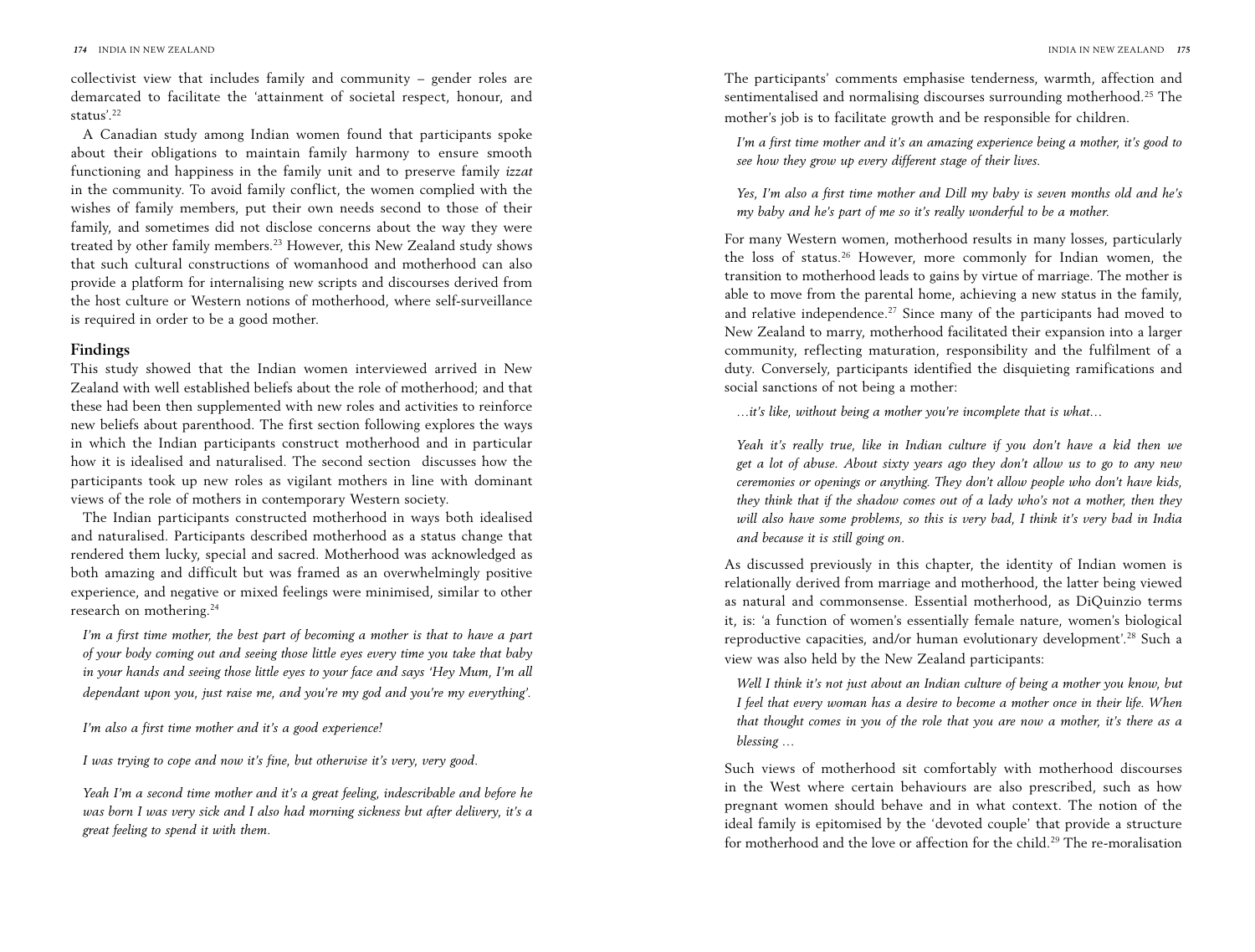of pregnancy that dominates contemporary maternity care requires that a good parent is engaged, vigilant and proactive.30

Longhurst<sup>31</sup> suggests that the monitoring and turning inward comes from the construction of birth in the West as a critical time that requires focus and introspection to enhance the labour process and the safe passage of the baby into the world. In parallel, technological advances in the monitoring and visualisation of the foetus have occurred, both leading to the discourse of foetal rights displacing the mother as subject and imposing adherence to a growing list of self-regulatory behaviours for pregnant women<sup>32</sup> as seen in this language of 'shoulds' that require continuous attention:

*So I found this good thing in New Zealand that you should take care of the baby and you should be aware of foods and what is going on each and every month, each and every week, what really is important.*

Viewing a pregnant women as an ecosystem for a life means that regulatory mechanisms such as eating well and avoiding smoking, alcohol, and drugs are required,<sup>33</sup> but also that the public and experts have a right to a sav about the now 'public foetus'.34

This public/private responsibility that emphasises individual choice, selfmanagement, and self-responsibility<sup>35</sup> is slowly extending to fathers who are expected to be involved. The new man discourse<sup>36</sup> influences both the experience of becoming fathers through the processes of pregnancy, labour and birth and how they father. Fathers are now not only welcomed but are expected to participate in antenatal classes, labour and delivery.37 Thus several of the New Zealand participants noted how their husbands became much more involved in their pregnancies than they ever would have been in India:

*Yeah from day one they are here and they are like you know, very much excited, I still remember we had this bounty pack before my daughter got born and my husband and I used to read what's going to happen next week exactly on Friday, we used to wake up and the first thing we used to do was take a book and read 'Okay, so now our baby's doing that' and he will pat me on my tummy saying 'Oh my little one' you know? So I doubt whether the same feeling would have come if my pregnancy was in India.* 

### **Conclusion**

The findings of this study show that motherhood is an attractive role for Indian women in New Zealand. However, because migrant motherhood occurs in the context of disruption to families, networks and structures, the social status of Indian motherhood in the diaspora can be expected to be somewhat reduced.

As Jacqueline Leckie has shown in her chapter in this book as well as in a previous article,<sup>38</sup> the issue of gender and acculturation have been closely intertwined in the experiences of Indian migrants to New Zealand – from the days of their early settlement until the early twenty-first century, when more educated wives began to accompany their professional husbands into New Zealand. Women have shouldered the main burden of maintaining their inherited cultural tradition, carrying the moral and psychological burdens of culturally defined models of *pativrata* wife and idealised motherhood that are expected to primarily serve the interests of the family.

Yet, in all these periods Indian women have also shown their preparedness and autonomy to make personal choices to adopt many aspects of the host culture, and adapt to the new cultural environment in their quotidian existence. As this study has shown, this attitude is reflected in their altered notions of mothering. The idealisation of motherhood and the desire to be good at mothering suggest that Indian women are well placed to internalise the requirements for monitoring and self-care when mothering in a Western context.

The transition from a social model of mothering to one that is individual and nuclear-family-based presents an additional set of demands and stresses that have a flow-on effect on fathers who are required to be active and engaged participants. Indian fathers in the study readily embraced that new role, which represented substantial departures from their inherited models of parenthood.

However, this process of acculturation has taken place at an individual rather than a social level and without any significant support from the community or the state. This absence of informal social support and networks presents opportunities for health and social care providers in New Zealand to facilitate Indian women's engagement with community support services in order to ensure that increased length of stay in New Zealand does not mean decreased care for the self and baby (or worse health outcomes).

#### **Notes**

- 1 Berry 1990, pp. 65-92; DeSouza 2007, pp. 239-51
- 2 The data collected was part of a larger study funded by The Families Commission and Plunket Society volunteers. This study took place in Auckland in 2006, among European, Chinese, Korean, Arab Muslim and Asian (including Indian) women migrants who had recently become mothers. A schedule of open-ended questions guided the discussions to generate qualitative data concerning the experiences of motherhood in a new country. Eight Indian women were interviewed. Six of them identified themselves as Hindu, one as a Christian and one as a Muslim. Seven of the women were born in India and one in Fiji. Seven of them had been in New Zealand for less than three years, while one of them had been in the country for thirteen years.
- 3 LaFromboise, Coleman and Gerton 1993, cited in Uba 2002
- 4 Ministry of Health 2006.